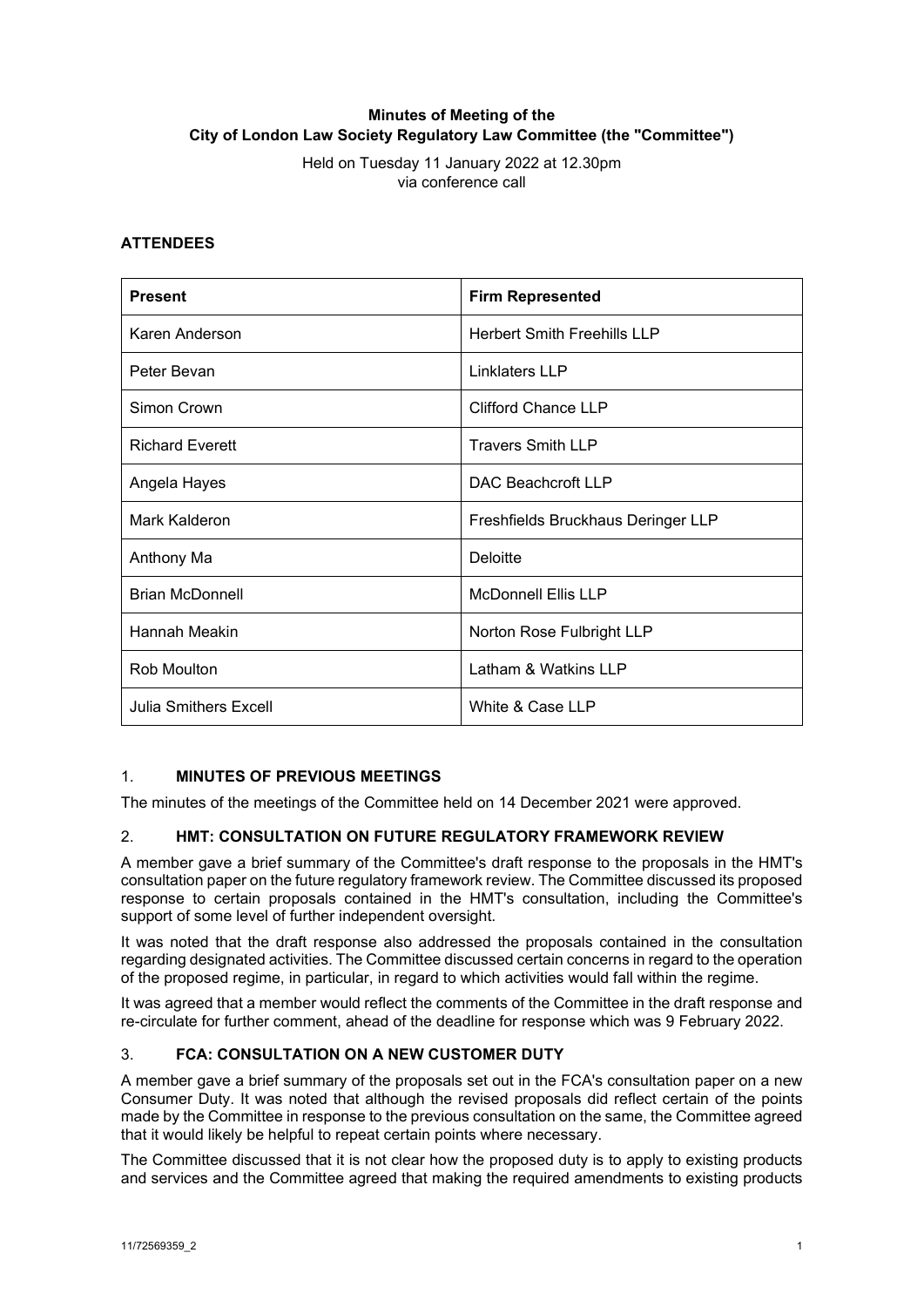is likely to be a significant task for firms. It was noted that while individual firms would likely respond to elements of the proposals themselves, there were some legal aspects of the proposals to which the Committee might consider responding.

In addition, the Committee discussed how the new Consumer Duty would interplay with Principles 6 and 7 of the FCA Handbook and agreed that it was their understanding that the new Principle 12 would not affect the existing Principles for firms operating outside the regime of Principle 12. A member noted that the definition of "*retail customer*" under Principle 12 could potentially make the application of Principle 12 more complicated and that a single, readily identifiable test, with reference to product types, would likely be more beneficial.

Although the Committee acknowledged that the proposals did contain a general rule reflecting the concept of reasonableness, reflecting the reasonableness element in the wording of Principle 12 would be give greater clarity for consumers.

A member agreed to draft a proposed response to the consultation, incorporating the Committee's comments, and circulate prior to the next meeting on 8 February 2022.

# 4. **PRA: CONSULTATION ON OPERATIONAL RESILIENCE AND OPERATIONAL CONTINUITY IN RESOLUTION**

A member gave a brief summary of the proposals contained in the PRA's consultation on operational resilience and operational continuity in resolution. The likely application of the proposals was noted; however, it was agreed that there did not appear to be a need for the Committee to draft a formal response to the consultation at this time.

### 5. **LAW SOCIETY'S REGULATORY WORKING GROUP'S RESPONSE TO THE FCA'S DISCUSSION PAPER ON THE SUSTAINABILITY DISCLOSURE REQUIREMENTS AND INVESTMENT LABELS**

A member explained that the Law Society's regulatory working group had submitted a response to the FCA's discussion paper on the sustainability disclosure requirements and investment labels. It was suggested that the Committee might write to the FCA confirming its support for the Law Society's response.

Certain members indicated support for this suggestion and members of the Committee would review the final response of the Law Society's regulatory working group and confirm whether they supported such follow up.

### 6. **FCA: CONSULTATION PAPER ON IMPROVING THE APPOINTED REPRESENTATIVES REGIME AND HMT: CALL FOR EVIDENCE TO GATHER INFORMATION ON HOW MARKET PARTICIPANTS USE THE APPOINTED REPRESENTATIVES REGIME**

A member gave a brief summary of the proposals contained in the FCA's consultation on improving the appointed representative regime, noting that the key proposals related to oversight of the regime. It was noted that the certain of the proposed requirements, including the requirement to notify the FCA 60 days prior to the appointment of an appointed representative, were more prescriptive and could result in a less flexible, more costly regime.

A member went on to summarise the HMT's call for evidence, noting that the HM's comments in regard to the appointed representative regime tended to be more positive than those made by the FCA. It was noted that the HMT's call for evidence made reference to various potential legislative reforms, including the imposition of certain size limits in regard to an appointed representative and additional obligations on the representatives themselves.

The Committee agreed that it would respond to both papers together and would reiterate its support for the HMT's explanation of the regime in its response. Two members agreed to draft the Committee's response and circulate for comment prior to the Committee's next meeting.

# 7. **OTHER CONSULTATIONS TO WHICH THE COMMITTEE MAY WISH TO RESPOND**

A member referred to the draft Online Safety Bill and the Joint Committee report on the same and gave a brief overview on the proposals contained in the draft legislation. It was noted that the Joint Committee report drew an analogy to the FCA's new Consumer Duty proposals, and therefore, it was agreed that the member drafting the Committee's response to the FCA's consultation on the new Consumer Duty would consider the relevant proposals in the draft Online Safety Bill in parallel.